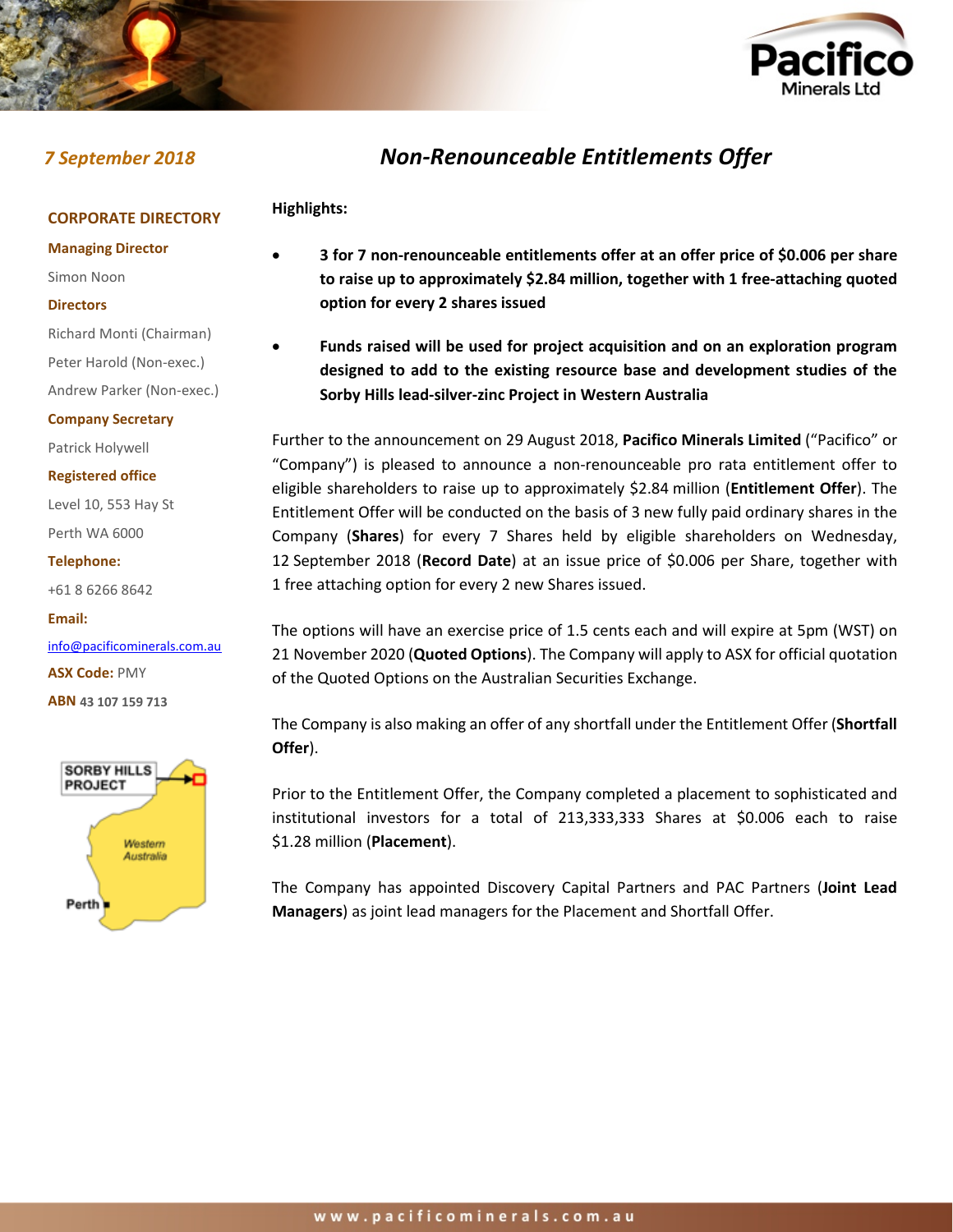

# **Indicative Timetable for the Entitlement Offer**

| Event                                                                                | <b>Date</b>       |
|--------------------------------------------------------------------------------------|-------------------|
| Lodgement of Appendix 3B and Prospectus with ASX                                     | 7 September 2018  |
| Option holders notified of Offers                                                    |                   |
| Notice of Offers sent to Shareholders                                                | 10 September 2018 |
| Shares quoted on an "EX" basis                                                       | 11 September 2018 |
| Record Date for determining Entitlements                                             | 12 September 2018 |
| Prospectus and Entitlement and Acceptance Form despatched to Eligible Shareholders   | 17 September 2018 |
| Last day to extend the Entitlement Offer Closing Date                                | 21 September 2018 |
| Closing Date of Entitlement Offer (5pm WST)*                                         | 26 September 2018 |
| Securities quoted on a deferred settlement basis                                     | 27 September 2018 |
| Notification of Shortfall                                                            | 1 October 2018    |
| Anticipated date for issue of the Securities under the Entitlement Offer             | 3 October 2018    |
| Deferred settlement trading ends                                                     |                   |
| Anticipated date for commencement of Securities trading on a normal settlement basis | 4 October 2018    |

\*All dates (other than the date of lodgement of the Prospectus with ASX) are indicative only. The Directors may extend the Entitlement Offer Closing Date by giving at least 3 Business Days' notice to ASX. As such, the date the securities are issued under the Entitlement Offer are expected to commence trading on ASX may vary.

# **Use of Funds**

Together, completion of the Placement and the Entitlement Offer/Shortfall Offer will result in an increase in cash at hand of up to approximately \$4.12 million before costs (assuming no unquoted Options are exercised prior to the Record Date). The Company intends to apply the funds raised from the Offers and Placement in accordance with the table set out below:

| Item of expenditure                      | Amount (\$) |
|------------------------------------------|-------------|
| Acquisition costs of Sorby Hills Project | 900,000     |
| Exploration                              | 2,400,000   |
| Working capital requirements             | 650,000     |
| Placement costs                          | 100,000     |
| <b>Expenses of the Offers</b>            | 70,000      |
| ΤΟΤΑL                                    | 4,120,000   |

If the Entitlement Offer is not fully subscribed, and the shortfall under the Shortfall Offer is not subsequently placed, the Company intends to adjust the use of funds on a pro rata basis.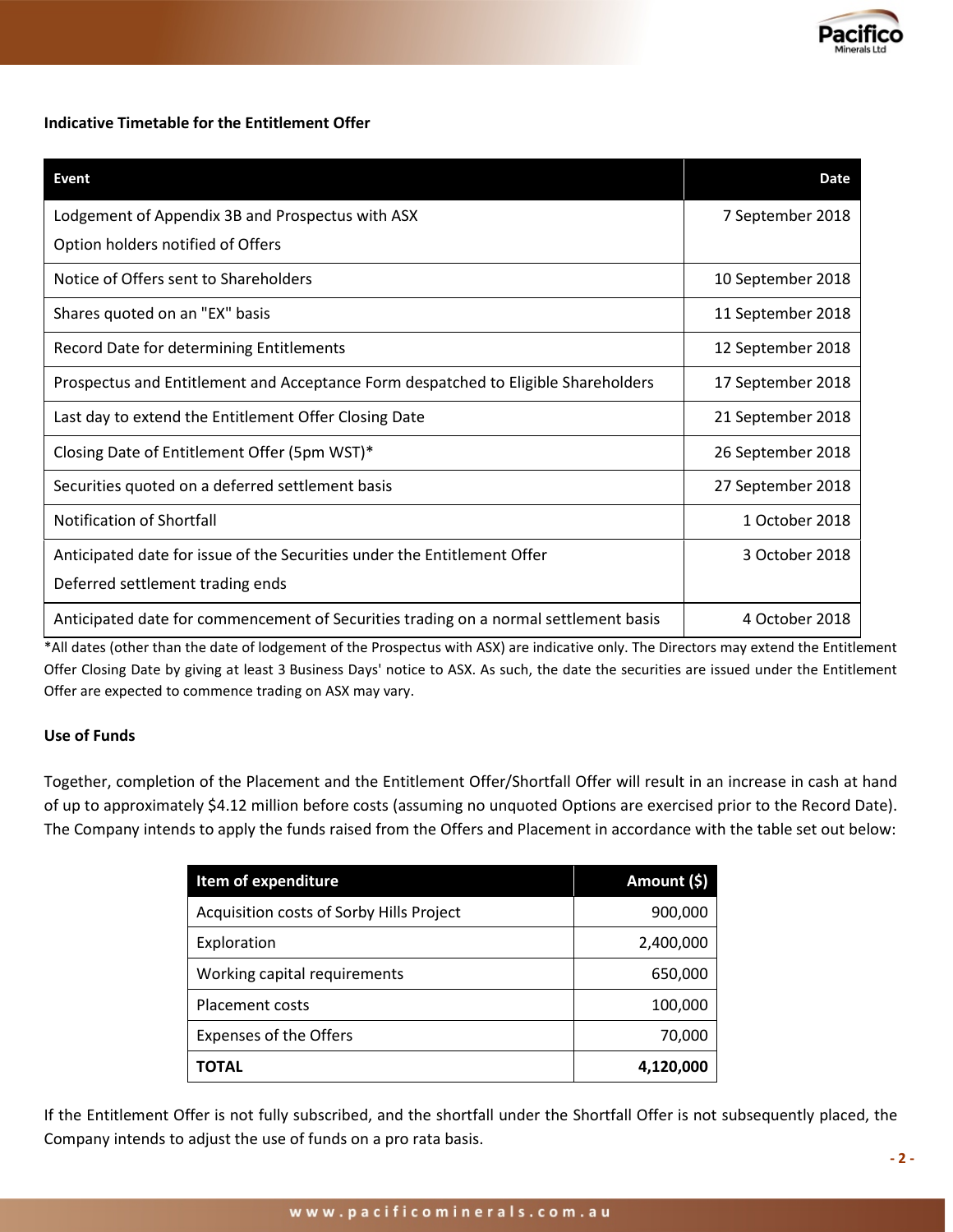

The above is a statement of current intentions at the date of this Announcement. Intervening events and new circumstances have the potential to affect the manner in which the funds are ultimately applied, including market conditions, the development of new opportunities and/or any number of other factors. For example, in the event completion of the acquisition of the Sorby Hills Project does not occur for any reason, the Company will need to re-allocate any remaining funds to general working capital, its existing assets and the acquisition of other complementary assets. The Board reserves the right to alter the way the funds are applied on this basis.

### **Further Information**

The Entitlement Offer will be made to all shareholders with registered addresses is in Australia, or subject to certain offer restrictions, New Zealand or Hong Kong as at 12 September 2018 (**Eligible Shareholders**). Shareholders with a registered address outside these jurisdictions will not be eligible to participate in the Entitlement Offer. As the Entitlement Offer is non-renounceable, Eligible Shareholders will not be able to sell or otherwise transfer their entitlement.

Eligible Shareholders may, in addition to taking up their entitlements in full, apply for additional securities in excess of their entitlement (**Shortfall Securities**). Shortfall Securities will only be available where there is a shortfall between applications received from Eligible Shareholders, and the number of new securities proposed to be issued under the Entitlement Offer.

The allocation policy for the issuance of Shortfall Securities will be as follows:

- a) Eligible Shareholders who wish to subscribe for Shares and Quoted Options above their entitlement may apply for Shortfall Securities under the Shortfall Offer by completing the appropriate section on their Entitlement and Acceptance Form or by making payment for such Shortfall Securities using BPAY®;
- b) if any Shortfall Securities are remaining after the applications made in accordance with paragraph (a) above are satisfied, the Directors reserve the discretion to place any such remaining Shortfall Securities within three months after the close of the Entitlement Offer to investors who are not Eligible Shareholders who apply for Shortfall Securities by completing the relevant Application Form;
- c) the Shortfall Securities are to be issued at the discretion of the Joint Lead Managers (in consultation with the Company), subject to compliance with the Listing Rules and Corporations Act, in a manner that does not prejudice the rights of Eligible Shareholders, having regard to the number of Eligible Shareholders applying for Shortfall Securities;
- d) notwithstanding paragraph (c) above, there is no guarantee that any or all of the Shortfall Securities applied for will be issued to Eligible Shareholders or other third parties. It is a term of the Shortfall Offer that, should the Company scale back applications for Shortfall Securities, the Applicant will be bound to accept such lesser number allocated to them. Excess Application Monies for the Shortfall Offer will be refunded without interest; and
- e) no Securities will be issued under the Shortfall Offer if their issue would contravene the takeover prohibition in section 606 of the Corporations Act.

Excess Application Monies for the Shortfall Offer will be refunded without interest.

Subject to Shareholder approval at the general meeting to be held on 8 October 2018, participants in the Placement are entitled to 1 free-attaching Quoted Option for every 2 Shares issued under the Placement. The Quoted Options under the Placement are also being offered under the Prospectus on the same terms as the Quoted Options under the Entitlement Offer (**Placement Options Offer**).